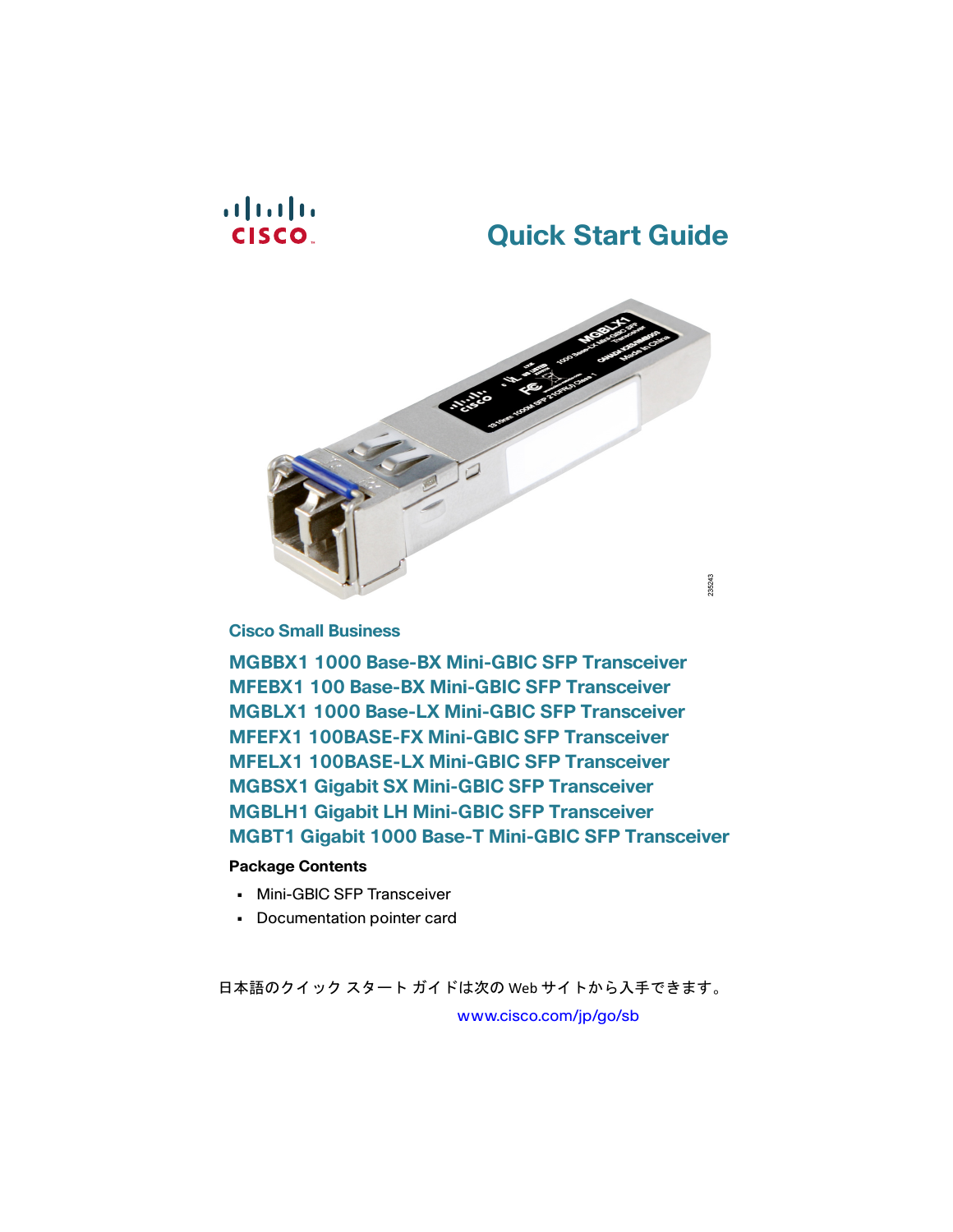



**1**

**WARNING** Optical SFPs use a small laser to generate the fiber-optic signal. Because invisible laser radiation may be emitted from the aperture of the port when no fiber cable is connected, avoid exposure to laser radiation and do not stare into open apertures. Keep the optical transmit and receive ports covered whenever a cable is not connected to the port.

#### **Connecting the Cisco MGBBX1, MFEBX1, MGBLX1, MFEFX1, MFELX1, MGBSX1, and MGBLH1**

**STEP 1** Insert the mini-GBIC SFP module with the printed side up and the rubber port cap facing out.

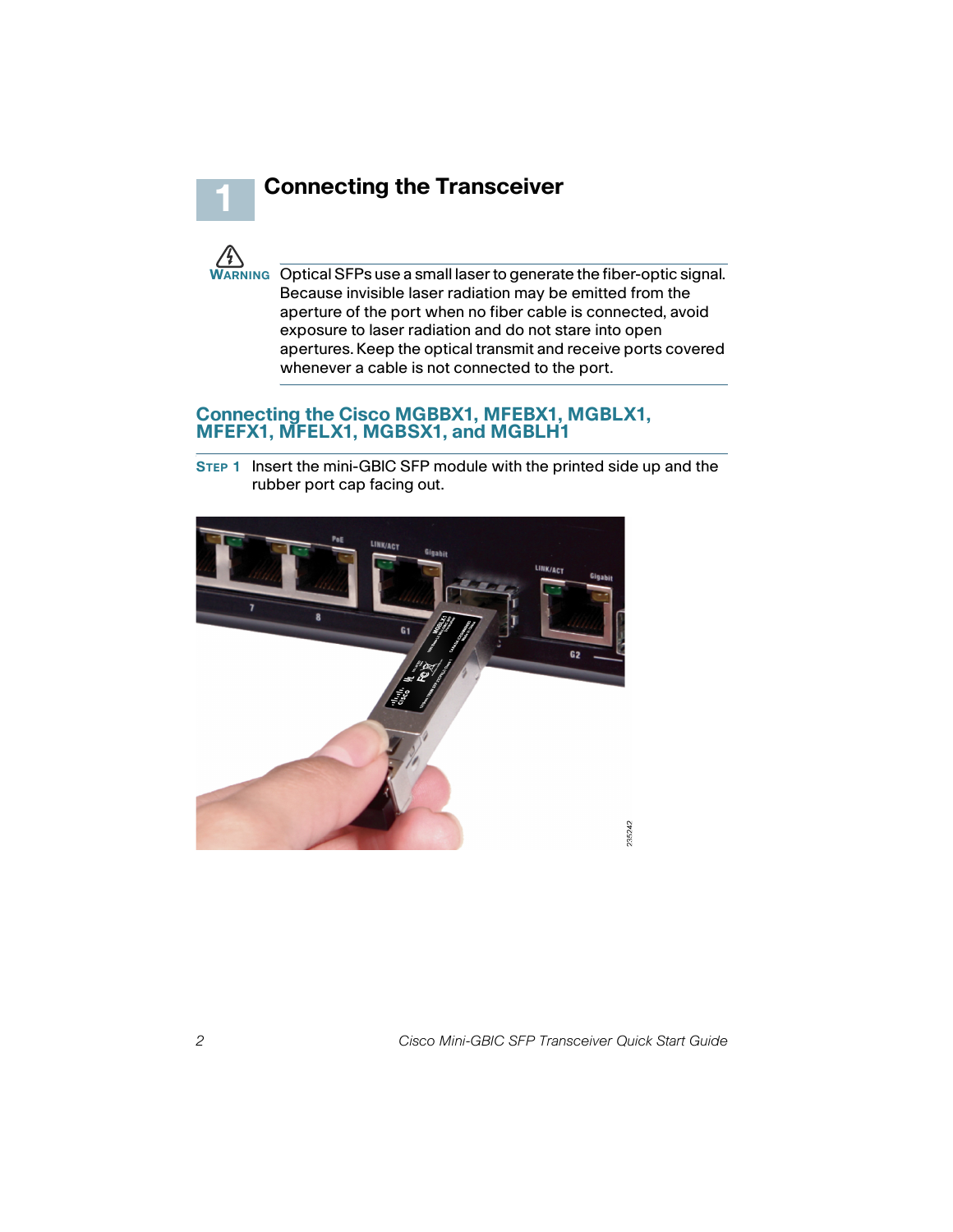**STEP 2** Remove the mini-GBIC SFP module's rubber port cap.



**STEP 3** Connect the fiber cable's LC connector to the mini-GBIC SFP module's port.

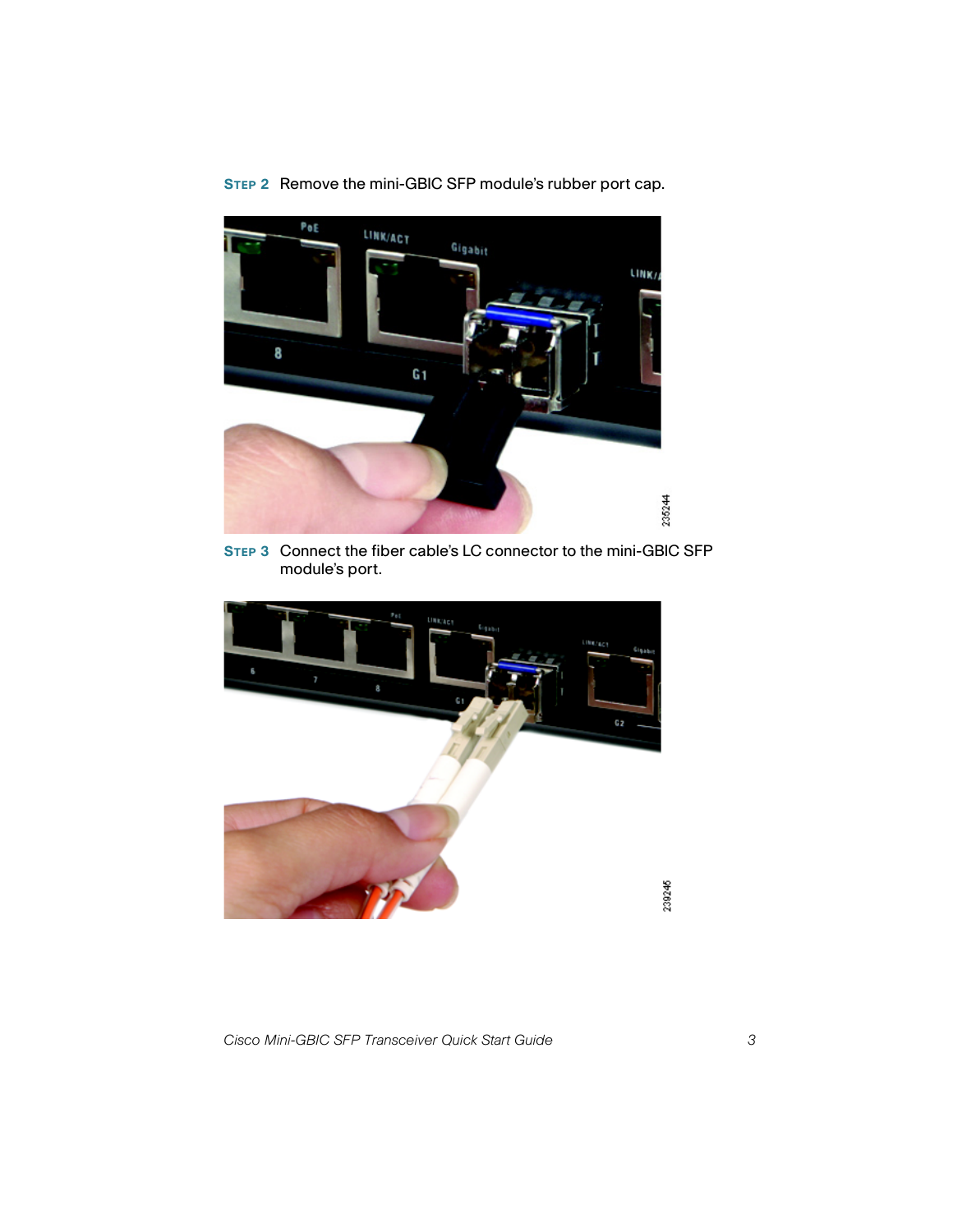**STEP 4** Connect the other end of the cable to an SFP module to verify that the fiber connection is complete.

> For the Cisco MGBBX1, use the Cisco GLC-BX-D as the downstream SFP. For the Cisco MFEBX1, use the Cisco GLC-FE-100BX-D as the downstream SFP. The Cisco MGBBX1 and the Cisco MFEBBX1 support upstream only.

### **Connecting the Cisco MGBT1**

- **STEP 1** Insert the gigabit SFP module with the printed side up and the pull tab facing out.
- **STEP 2** Lock the gigabit SFP module in place.
- **STEP 3** Connect the cable to the gigabit SFP Module's port.
- **STEP 4** Connect the other end of the cable to the switch.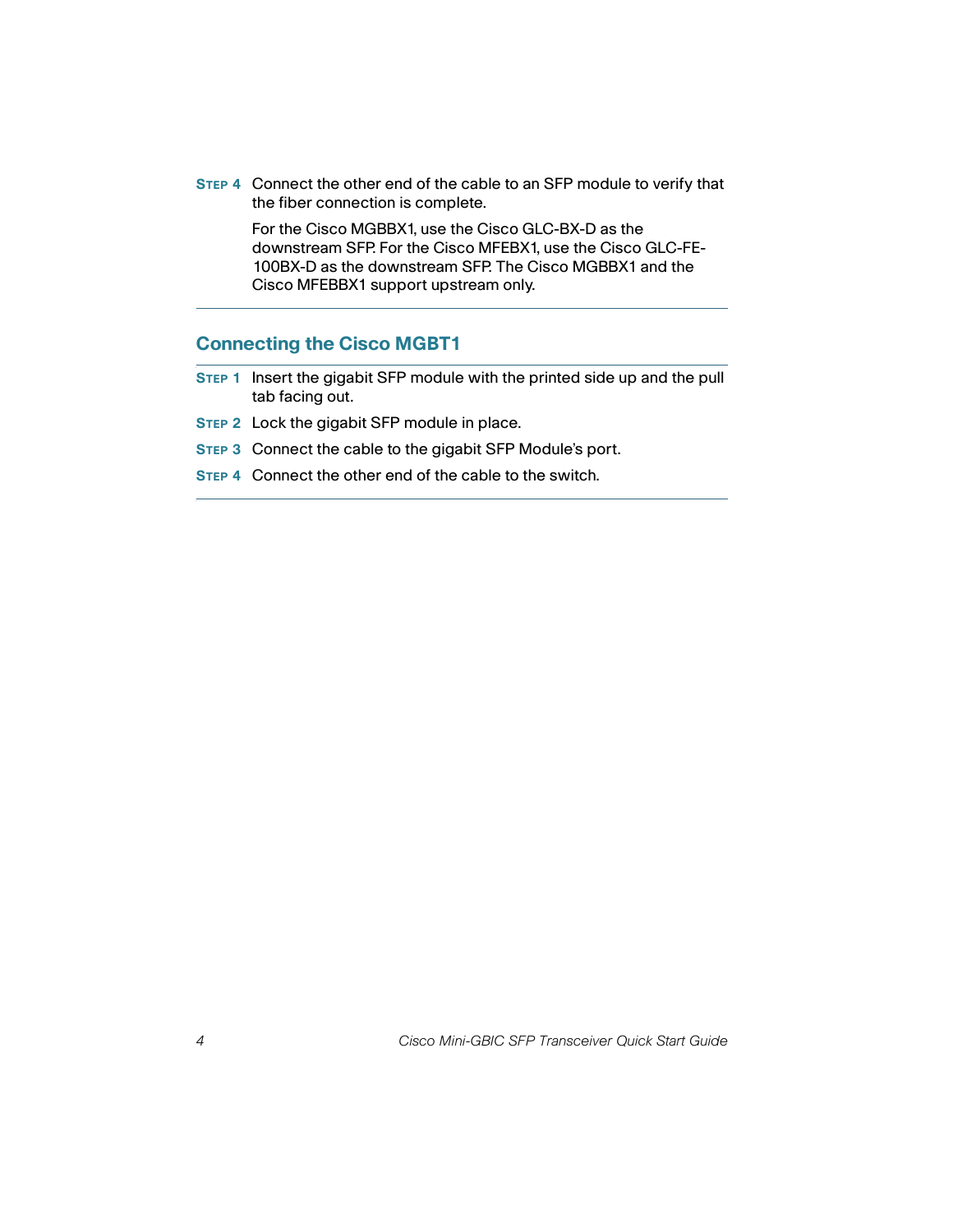**Removing the Transceiver**

#### **Removing the Cisco MGBBX1, MFEBX1, MGBLX1, MFEFX1, MFELX1, MGBSX1, and MGBLH1**



**2**

**WARNING** Optical SFPs use a small laser to generate the fiber-optic signal. Because invisible laser radiation may be emitted from the aperture of the port when no fiber cable is connected, avoid exposure to laser radiation and do not stare into open apertures. Keep the optical transmit and receive ports covered whenever a cable is not connected to the port.

**STEP 1** Press the fiber cable's connector and pull to remove the fiber cable from the mini-GBIC SFP module.

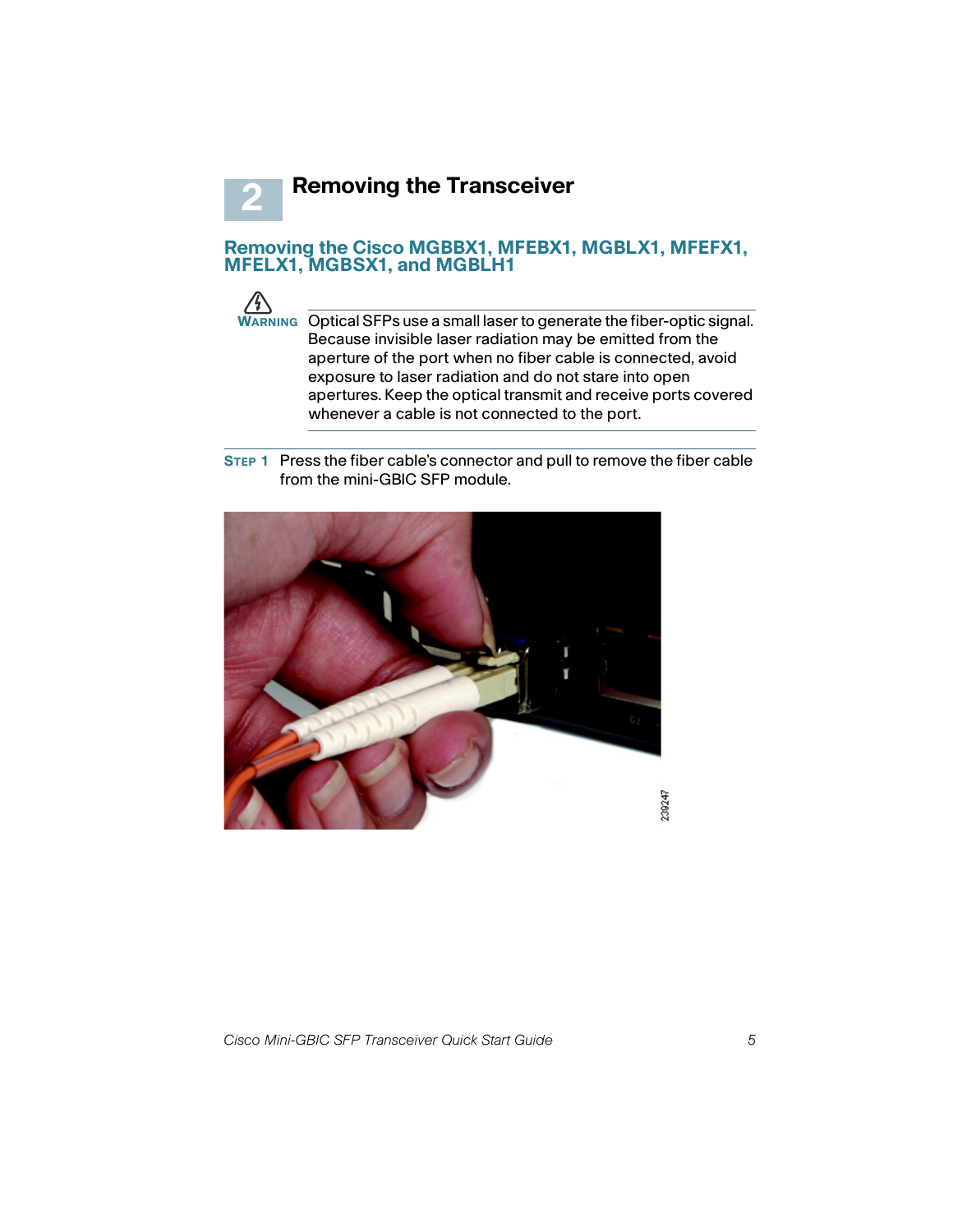**STEP 2** Pull the module's bail latch down.



**STEP 3** Remove the mini-GBIC SFP module.



6 Cisco Mini-GBIC SFP Transceiver Quick Start Guide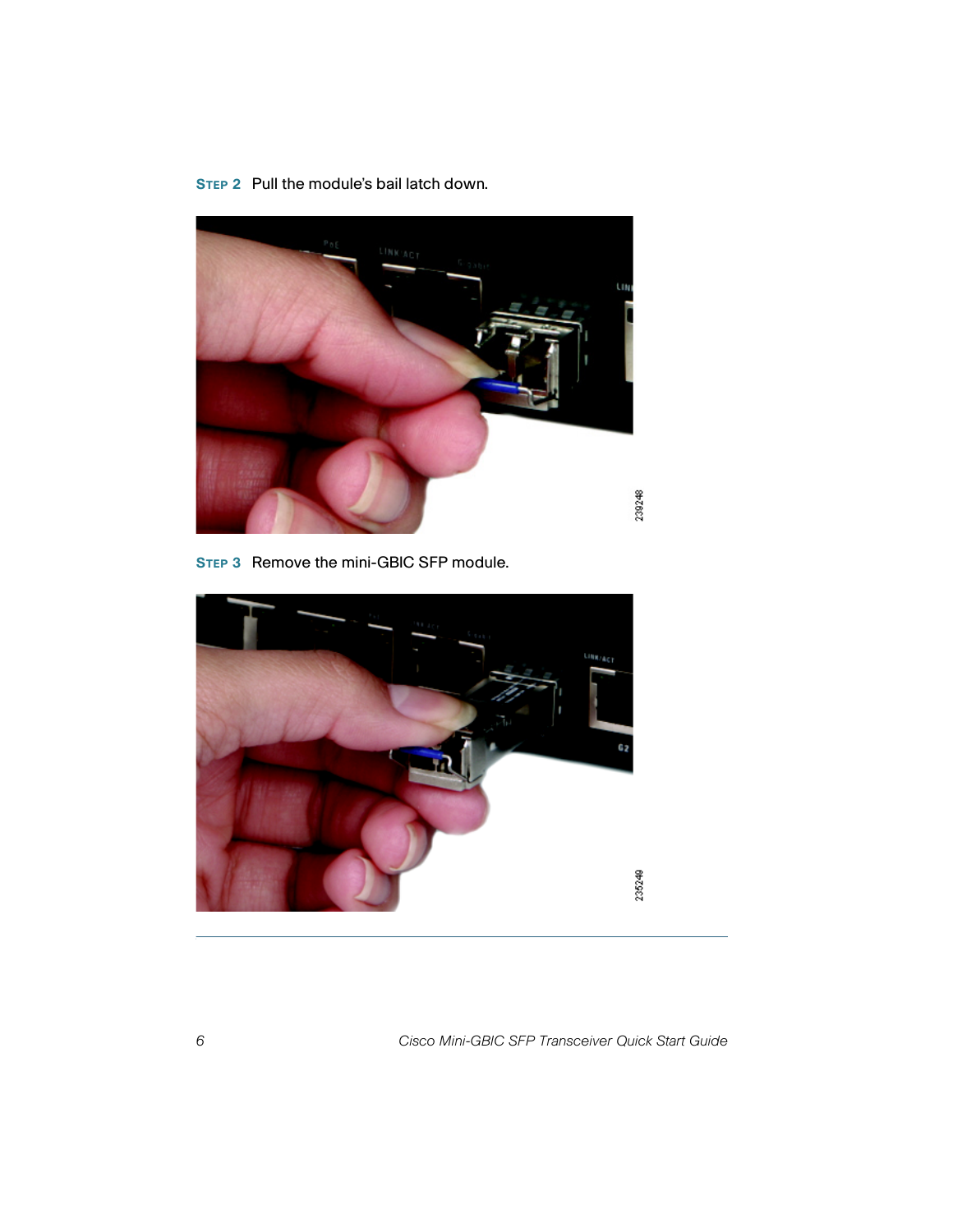## **Removing the Cisco MGBT1**

- **STEP 1** Press the RJ-45 connector's tab and pull to remove the cable from the gigabit SFP module.
- **STEP 2** To remove the gigabit SFP module, begin by pulling the module's pull tab.
- **STEP 3** Remove the Gigabit SFP Module.

**3**

## **Switch Compatibility List**

| <b>Model Number</b> | <b>MFEBX1/</b>     | <b>Model Number</b> | <b>MFEBX1/</b>      |
|---------------------|--------------------|---------------------|---------------------|
|                     | MFEFX1/            |                     | MFEFX1/             |
|                     | <b>MFELX1</b>      |                     | <b>MFELX1</b>       |
| <b>SR224G</b>       | Not supported      | SF102-24            | Not supported       |
| <b>SR2024C</b>      | Not supported      | SG102-24            | Not supported       |
| SR2024              | Not supported      | SG100-24            | Not supported       |
| <b>SPS208G</b>      | 1.0.2              | SG300-20            | All versions        |
| SPS224G4            | 1.0.2              | SG300-28            | All versions        |
| <b>SPS2024</b>      | 1.0.2              | SG300-28P           | All versions        |
| <b>SRW208G</b>      | 1.0.4              | SG300-52            | All versions        |
| SRW208L             | 1.0.4              | SF300-24            | All versions        |
| SRW208P             | 1.0.4              | SF300-24P           | All versions        |
| SRW208MP            | 1.0.4              | SF300-48            | All versions        |
| <b>SRW2008</b>      | 1.0.4              | SF300-48P           | All versions        |
| <b>SRW2008P</b>     | 1.0.4              | SG300-10            | All versions        |
| <b>SRW2008MP</b>    | 1.2.2 <sub>b</sub> | SG300-10P           | All versions        |
| <b>SRW224G4</b>     | $1.2.2*$           | SG300-10MP          | All versions        |
| SRW248G4            | $1.2.4*$           | SF302-08            | All versions        |
| SRW224G4P           | 1.2.4              | SF302-08P           | All versions        |
| SRW248G4P           | 1.0.4              | SF302-08MP          | All versions        |
| <b>SRW2024P</b>     | 1.2.2              | <b>ESW520</b>       | All versions        |
| <b>SRW2016</b>      | Not supported      | <b>ESW540</b>       | All versions        |
| <b>SRW2024</b>      | Not supported      | <b>ESW520-8P</b>    | <b>All versions</b> |
| <b>SRW2048</b>      | Not supported      | <b>ESW540-8P</b>    | All versions        |
| SRW224P             | Not supported      | SF200-24            | All versions        |
| <b>SFE2000</b>      | 3.0.0.17           | SF200-24P           | All versions        |
| <b>SFE2000P</b>     | 3.0.0.17           | SF200-48            | All versions        |

Cisco Mini-GBIC SFP Transceiver Quick Start Guide 7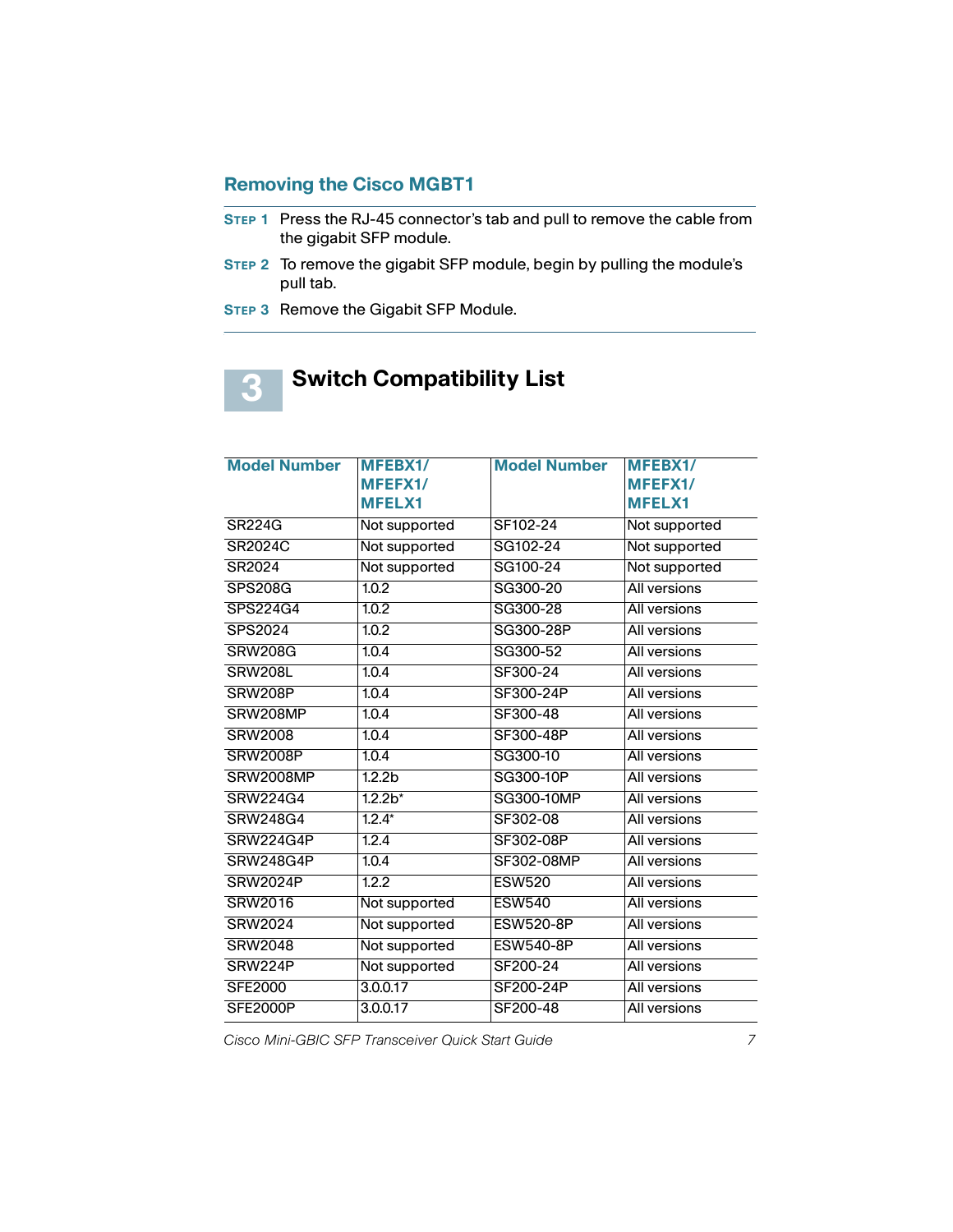| <b>Model Number</b> | MFEBX1/<br><b>MFEFX1/</b><br><b>MFELX1</b> | <b>Model Number</b> | <b>MFEBX1/</b><br>MFEFX1/<br><b>MFELX1</b> |
|---------------------|--------------------------------------------|---------------------|--------------------------------------------|
| SGE2000             | 3.0.0.17                                   | SF200-48P           | All versions                               |
| SGE2000P            | 3.0.0.17                                   | SG200-18            | All versions                               |
| <b>SFE2010</b>      | 2.0.1.75                                   | SG200-26            | All versions                               |
| SGE2010             | 1.0.2                                      | SG200-26P           | All versions                               |
| <b>SLM224G2-CN</b>  | 1.0.1                                      | SG200-50            | All versions                               |
| SLM224G             | 1.0.1                                      | SG200-50P           | All versions                               |
| <b>SLM248G</b>      | 1.0.1                                      | SF200E-24           | All versions                               |
| SLM224P             | 1.0.1                                      | SF200E-24P          | All versions                               |
| SLM248P             | 1.0.1                                      | SF200E-48           | All versions                               |
| <b>SLM2024</b>      | 1.0.1                                      | <b>SF200E-48P</b>   | All versions                               |
| <b>SLM2048</b>      | 1.0.1                                      |                     |                                            |
| <b>SLM224G4S</b>    | 1.0.1                                      |                     |                                            |
| <b>SLM248G4S</b>    | 1.0.4                                      |                     |                                            |

\* Requires manual configuration for the 100M SFP. See the following section.

## **Manually Configuring the 100M SFP**

- **STEP 1** On the Port Configuration page, click Detail.
- **STEP 2** In the Port Configuration popup window, select eth 100M in the SFP Speed field.
- **STEP 3** Save your changes.
- **STEP 4** Insert the 100M SFP module.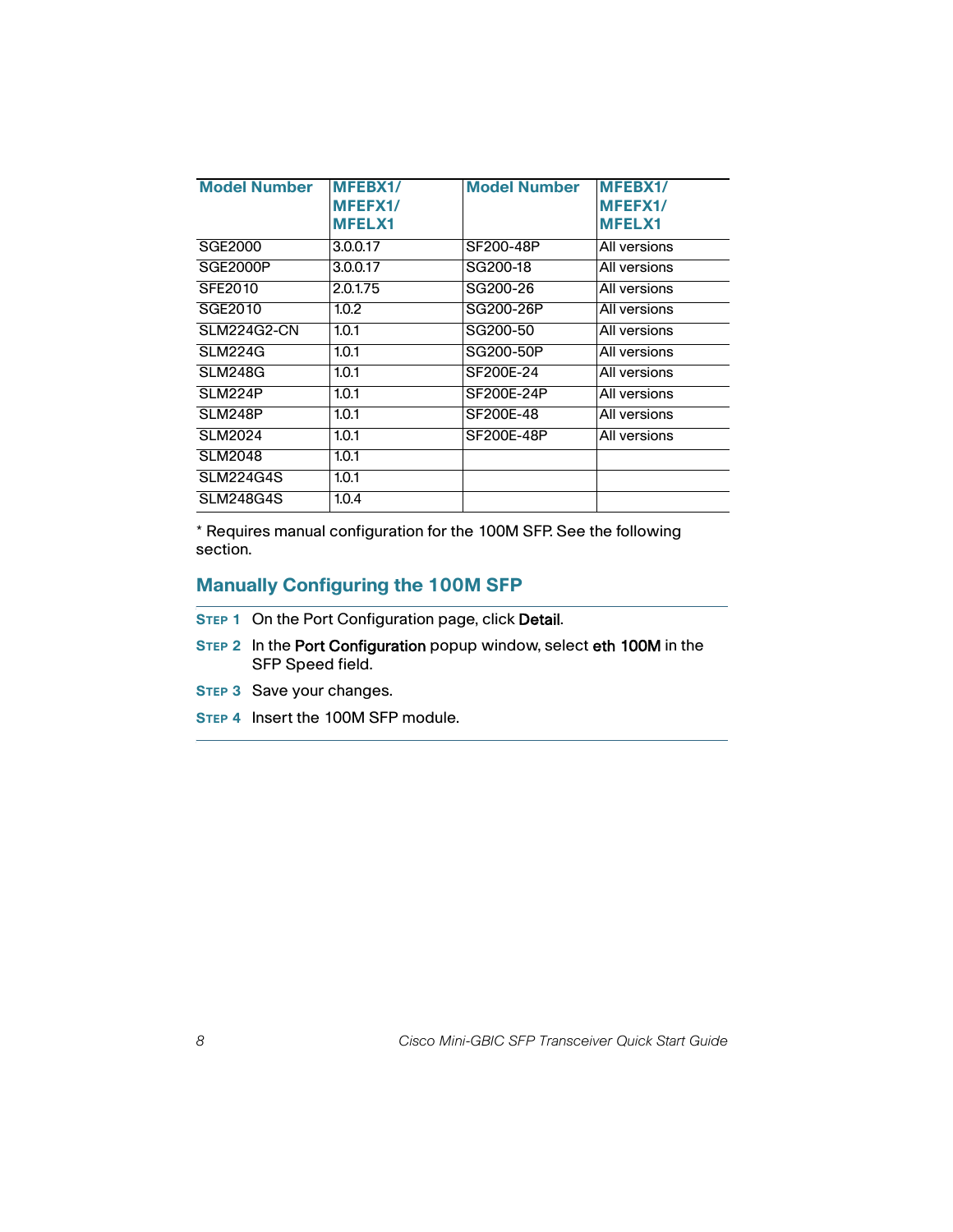

## **Where to Go From Here**

| <b>Support</b>                                                          |                                                                                                            |  |
|-------------------------------------------------------------------------|------------------------------------------------------------------------------------------------------------|--|
| Cisco Small Business<br><b>Support Community</b>                        | www.cisco.com/go/smallbizsupport                                                                           |  |
| <b>Cisco Small Business</b><br><b>Support and Resources</b>             | www.cisco.com/go/smallbizhelp                                                                              |  |
| <b>Phone Support Contacts</b>                                           | www.cisco.com/en/US/support/<br>tsd_cisco_small_business<br>support_center_contacts.html                   |  |
| <b>Cisco Small Business</b>                                             | www.cisco.com/go/software                                                                                  |  |
| <b>Firmware Downloads</b>                                               | Select a link to download firmware for Cisco<br>Small Business Products. No login is<br>required.          |  |
| <b>Cisco Small Business</b><br><b>Open Source Requests</b>              | www.cisco.com/go/<br>smallbiz_opensource_request                                                           |  |
| <b>Product Documentation</b>                                            |                                                                                                            |  |
| <b>Cisco Small Business</b><br><b>Network Accessories</b>               | www.cisco.com/go/<br>smallbiznetworkaccessories                                                            |  |
| Cisco Small Business<br><b>Smart Switches</b>                           | www.cisco.com/go/smallbizsmartswitches                                                                     |  |
| <b>Cisco Small Business</b><br><b>Managed Switches</b>                  | www.cisco.com/go/<br>smallbizmanagedswitches                                                               |  |
| <b>Cisco Small Business</b><br><b>Unmanaged Switches</b>                | www.cisco.com/go/<br>smallbizunmanagedswitches                                                             |  |
| Regulatory, Compliance,<br>and Safety Information                       | www.cisco.com/en/US/docs/switches/ lan/<br>csb_switching_general/rcsi/<br><b>RCSI_Class_A_Switches.pdf</b> |  |
| <b>Cisco Small Business</b>                                             |                                                                                                            |  |
| Cisco Partner Central<br>for Small Business<br>(Partner Login Required) | www.cisco.com/web/partners/sell/smb                                                                        |  |
| <b>Cisco Small Business</b><br>Home                                     | www.cisco.com/smb                                                                                          |  |